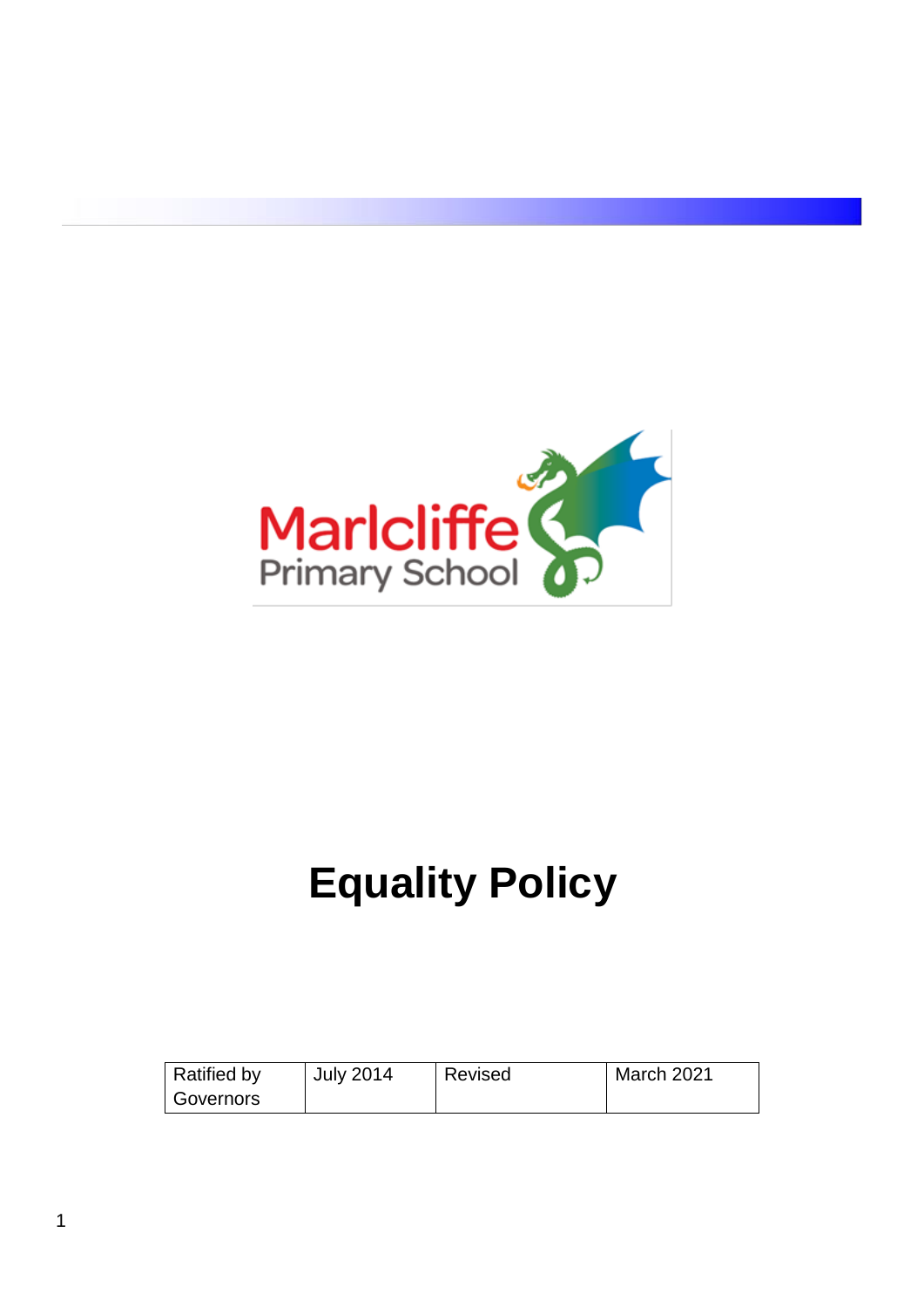# **Equality**

We believe this policy relates to the following legislation:

- The Education (School Performance Information) (England) Regulations 2001
- Equality Act 2010
- We also welcome our duty under the Education and Inspections Act 2006 to promote community cohesion.

We recognise that these duties reflect international human rights standards as expressed in the UN Convention on the Rights of the Child, the UN Convention on the Rights of People with Disabilities, and the Human Rights Act 1998.

We understand that the Equality Act 2010 combines and builds upon the existing legislation covering discrimination and promotion of equality of opportunity.

We recognise that this Act brings together into one Act those areas now known as 'protected characteristics' that qualify for protection from discrimination such as age, disability, gender reassignment, marriage and civil partnership, pregnancy and maternity, race, religion or belief, sex and sexual orientation.

We believe that everyone has the right to be treated with dignity and respect. We are opposed to any direct or indirect discrimination against individuals or groups whatever their age, disability, gender reassignment, marriage and civil partnership, pregnancy and maternity, race, religion or belief, sex or sexual orientation.

We all have a responsibility to ensure equality permeates in to all aspects of school life and that everyone is treated equally irrespective of age, disability, gender reassignment, marriage and civil partnership, pregnancy and maternity, race, religion or belief, sex and sexual orientation. We want everyone connected with this school to feel safe, secure, valued and of equal worth.

We have high expectations of all pupils from across the ability range. We aim to provide them with every opportunity to succeed by providing the highest standards of teaching and learning within a curriculum that is broad, balanced, differentiated, relevant and exciting. We will monitor the progress of all pupils in order for them to achieve their expected targets.

We are opposed to any member of the school staff, or others connected with the school, being victimised, harassed or bullied by another based on assumptions about their status in the afore mentioned categories or on any other grounds. Also, we will not discriminate against anyone because of their political affiliation.

In order to achieve the aims of this policy we will take measures of positive action to encourage or facilitate the employment or training of minority or disadvantaged groups as we recognise that the avoidance of discrimination is not sufficient in ensuring that equality exists in this school.

We work hard to maintain a positive ethos where all members of the school community work well alongside each other developing positive working relationships.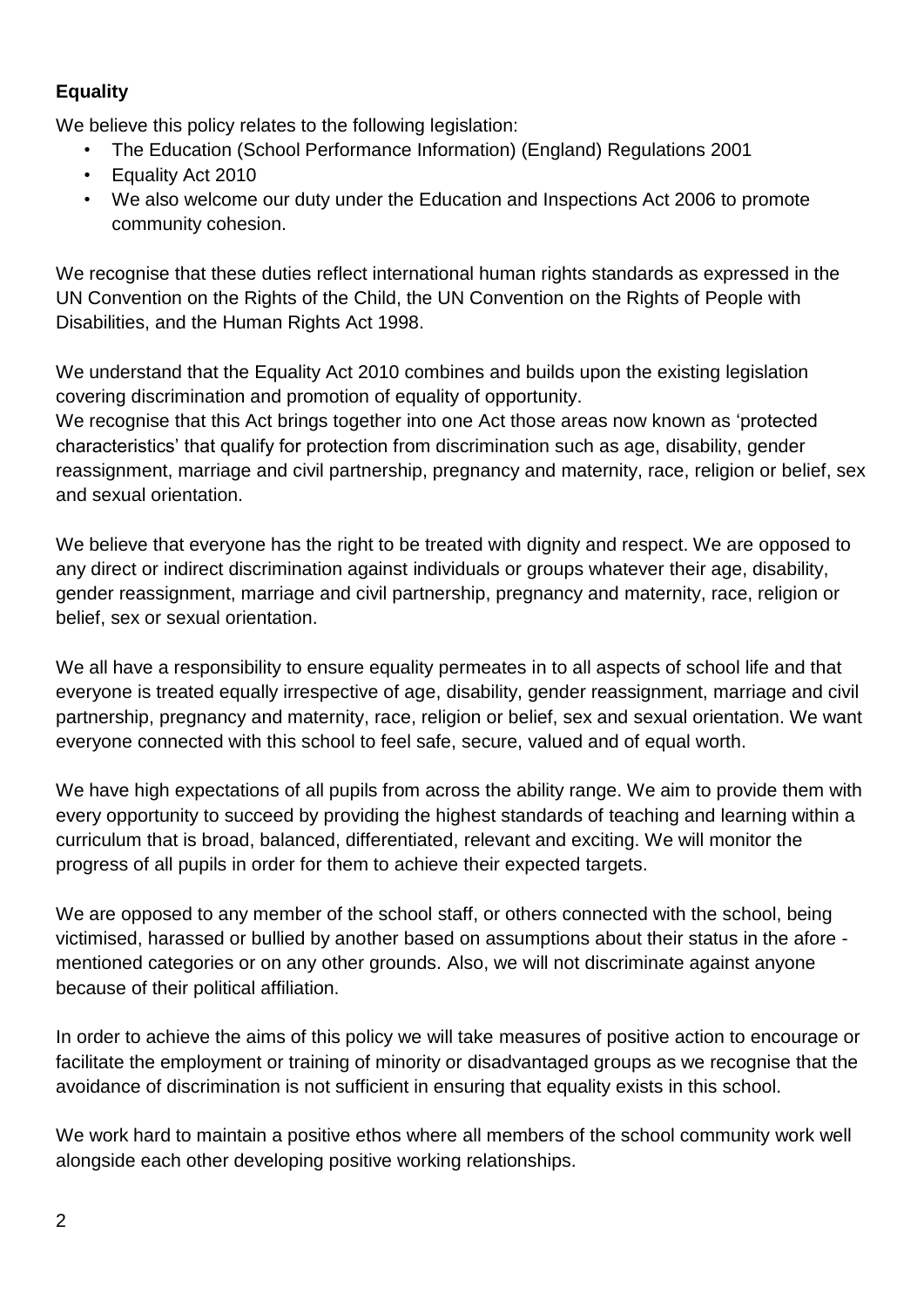We want pupils to come to school to enjoy the meaningful experiences that we offer and where they feel valued and special. We want them to have a sense of pride in themselves and their school.

We want school staff to see the importance of and derive a sense of fulfilment from their work in school, but above all we want them to feel valued by everyone in the school community.

We wish to work closely with the School Council and to hear their views and opinions as we acknowledge and support Article 12 of the United Nations Convention on the Rights of the Child that children should be encouraged to form and express their views.

We have a commitment to promote equality. Therefore, an equality impact assessment has been undertaken and we believe this policy is in line with the Equality Act 2010.

We aim to be judged at least good in all school inspections by ensuring that standards and progress for all pupils are higher than national.

We believe it is essential that this policy clearly identifies and outlines the roles and responsibilities of all those involved in the procedures and arrangements that is connected with this policy.

## **Aims**

• To introduce and put into practice the Equality Act 2010 that combines and builds upon the existing legislation covering discrimination and promotion of equality of opportunity.

• To treat everyone equally irrespective of their gender, ethnicity, disability, religion or belief, sexual orientation, age or any other protected characteristic.

• To achieve the highest standards of teaching and learning for all children irrespective of their gender, ethnicity, disability, religion or belief, sexual orientation, age or any other protected characteristic.

• To promote understanding and respect for other people's cultural identity

• To work with other schools and the local authority to share good practice in order to improve this policy.

# **Responsibility for the Policy and Procedure**

# **The Governing Body has:**

**•** Responsibility to comply with all aspects of the Equality Act 2010;

• Delegated powers and responsibilities to the Headteacher to ensure that this policy is embedded into the culture of the school;

• Delegated powers and responsibilities to the Headteacher to ensure all school staff and stakeholders are aware of, and comply with this policy;

• Responsibility to set equality objectives every four years;

• Responsibility to have in place a school accessibility plan in order to provide as full access as is possible to the school buildings for all disabled people;

• Responsibility for ensuring that the school complies with all equalities legislation;

• Nominated a designated Equalities governor to ensure that appropriate action will be taken to deal with all prejudice related incidents or incidents which are a breach of this policy;

• Organised training for governors in order to ensure that all governors are aware of their legal responsibilities under equality legislation

•The responsibility to monitor achievement of equality targets;

• Responsibility for ensuring funding is in place to support this policy;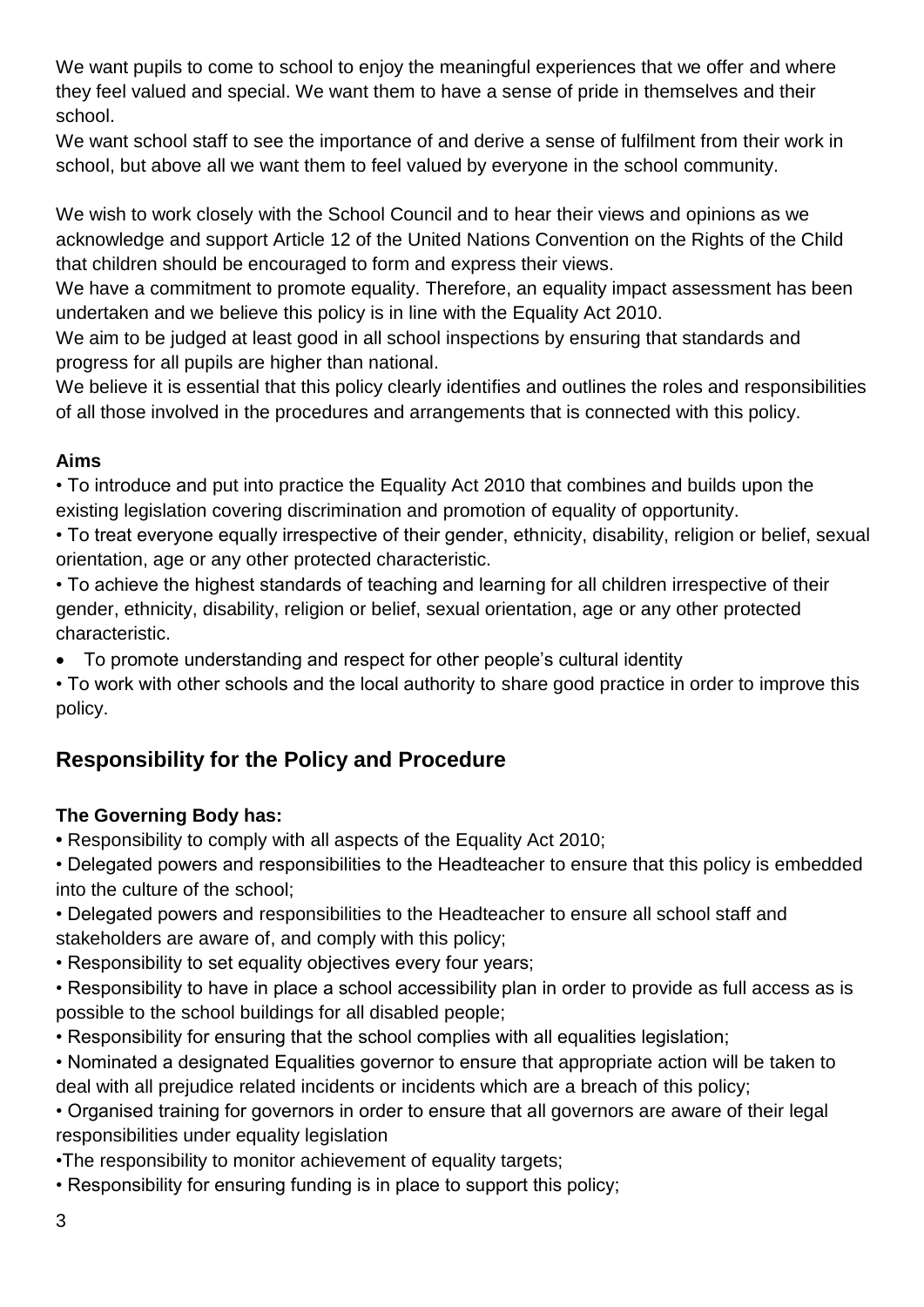- Responsibility for ensuring this policy and all policies are maintained and updated regularly;
- Responsibility for ensuring all policies are made available to parents
- The responsibility of involving the School Council in the development, approval, implementation and review of this policy;
- Nominated a link governor to visit the school regularly, to liaise with the Headteacher and to report back to the Governing Body;
- Responsibility for the effective implementation and the annual monitoring and evaluation of this policy;
- Make effective use of relevant research and information to improve this policy;
- Responsibility to annually publish the School's compliance with the Equality Act 2010

# **The Headteacher and Senior Leadership Team will:**

- Ensure that this policy is embedded into the culture of the school;
- Ensure all school staff, pupils and parents are aware of and comply with this policy;
- Work closely with the link governor;
- Provide leadership and vision in respect of equality inclusion and community cohesion;
- Record and deal with incidents of racism, bullying and other inappropriate behaviour;
- Seek advice from appropriate agencies in order to ensure that this policy is kept up to date;
- Have high expectations of all pupils from across the ability range;

• Provide every opportunity for pupils to succeed by ensuring the highest standards of teaching and learning;

- Ensure the curriculum is broad, balanced, differentiated, relevant and exciting;
- Monitor the progress of all pupils in order for them to achieve their expected targets;
- Ensure equal opportunities are covered in the school improvement plan, in all subject policies and curriculum plans;
- Monitor and analyse the performance of different groups of pupils within the school;
- Report regularly to the Governing Body on the standards achieved by different groups within the school;
- Highlight and share positive activities that help to tackle educational disadvantage;
- Ensure the accessibility of the school site is carefully monitored and reviewed annually;
- Record, report and address all racial incidents;
- Provide guidance, support and training to all staff;
- Monitor the effectiveness of this policy by**:**
	- o Scrutinising teachers' planning
	- o Scrutinising children's work
	- o Observing pupils throughout the school day
	- o Classroom monitoring of pupil's progress
	- o Analysis of questionnaires and surveys with pupils, parents/carers, and school staff.
	- o Analysis of pupil data

Annually report to the Governing Body on the success and development of this policy.

# **Role of the nominated Governor**

- The nominated Governor will work closely with the Headteacher
- Ensure this policy and linked ones are up to date
- Ensure that everyone connected to the school is aware of this policy
- Report on the effectiveness of the policy to the Governing Body every year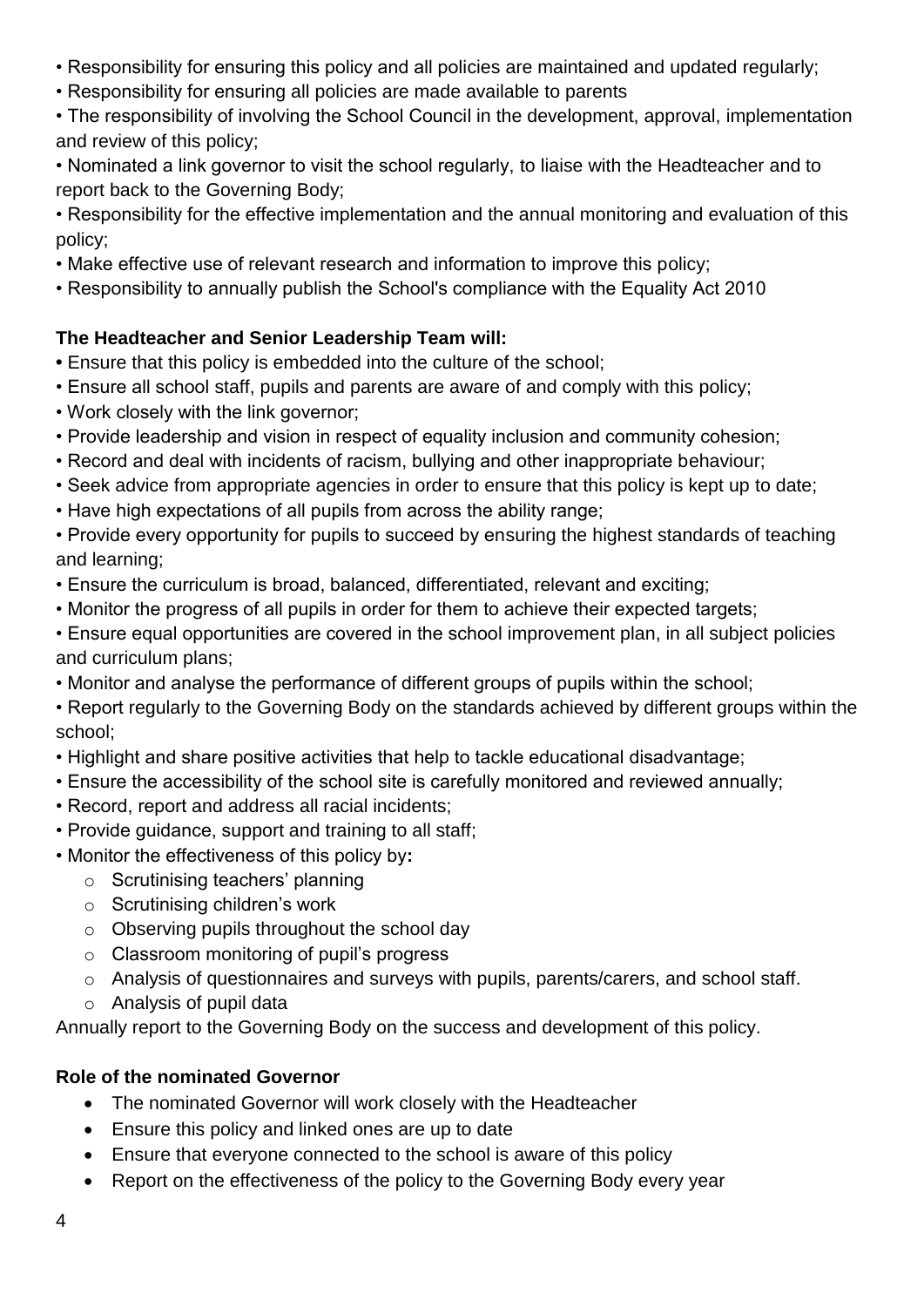#### **The role of school staff**

- Act as positive role models in order to promote equality throughout the school
- Abide by and adhere to this policy
- Implement the school's policy and schemes
- Report and deal with all incidents of discrimination and unequal treatment to the SLT
- Maintain a school ethos of respect and tolerance for one another
- Promote equality, inclusion and good community relations
- Challenge inappropriate language
- Tackle bias and stereotyping
- Be alert to signs of racial harassment and bullying
- Insist on excellent pupil conduct
- Have high expectations of all pupils
- Carefully monitor all groups of pupils and ensure they meet their targets
- Provide a stimulating, relevant and exciting curriculum that will motivate and enthuse all students
- Promote equality through curriculum planning and ensure it is differentiated to ensure full access for all pupils
- Use a variety of teaching methods to ensure the curriculum is accessible for all
- Provide challenge for all pupils
- Provide specialised resources for children with disabilities
- Create a positive classroom ethos that is welcoming to all
- Ensure pupils feel valued and give them the opportunity to express their views
- Encourage children to share their experiences of different cultures and religions
- Provide high quality displays of children's work; ensure all are represented over the year
- Report any concerns they have on any aspect of the school community

## **The role of pupils**

- Be aware of and follow this policy (at an age appropriate level of understanding)
- Recognise they have a role and responsibility to promote inequality, inclusion and good community relations
- Respond appropriately to incidents of discrimination and harassment and understand how to report these
- Challenge bias, stereotyping, and inappropriate language
- Follow school's anti-bullying strategies and involve adults if they have concerns
- Listen carefully to instructions given by their teacher so they can produce work of a high standard
- Join in with all lessons and ask for help if they do not understand
- Treat others, their work and equipment with respect
- Follow the school rules
- Respect the views of others, talk without shouting and not use inappropriate language
- Liaise with school council representatives; take part in questionnaires and surveys.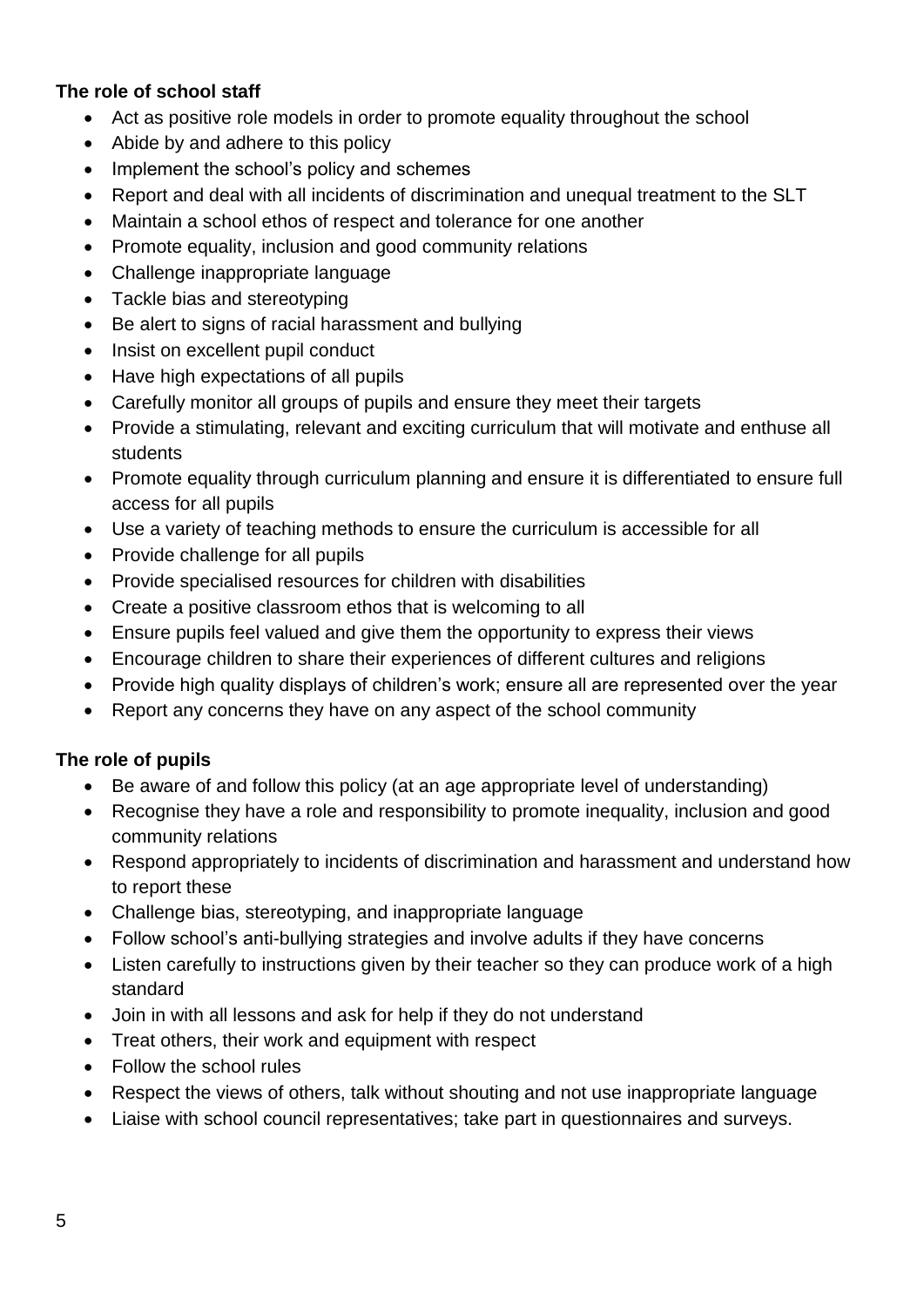#### **Recruitment Process**

We are an Equal Opportunities employer and we adhere to the principles of equal opportunity in all aspects of the recruitment process.

We welcome applications for vacant posts from appropriately qualified persons regardless of age, disability, gender reassignment, marriage and civil partnership, pregnancy and maternity, race, religion or belief, sex and sexual orientation.

#### **Complaints**

The complaints procedures will be used to deal with any discriminatory complaint from any member of the school staff. Please see relevant policy for this procedure. Any case of harassment will be dealt with by the school's disciplinary procedure.

#### **Role of Parents/Carers**

Parents/carers will:

- Be aware of and comply with this policy;
- Be encouraged to take an active role in the life of the school by attending:
	- o parents' and open evenings
	- o Golden Assemblies
	- o school concerts
	- o fundraising and social events

#### Also

- Be encouraged to work in school as volunteers;
- Be encouraged to organise after school clubs or groups;
- Be asked to take part periodic surveys conducted by the school

## **Raising Awareness of this Policy**

We will raise awareness of this policy via:

- The school website
- School events
- Meetings with school staff
- Communications with home such as half termly newsletters
- Reports such the annual report to parents and Headteacher reports to the Governing Body
- Information displays in the main school buildings
- Meetings with parents such as introductory, transition, parent-teacher consultations and periodic curriculum workshops

## **Training**

All school staff:

- Have equal chances of training, career development and promotion
- Receive training on this policy on induction which specifically covers:
	- o Ethos
	- o Equal opportunities
	- o Inclusion
	- o Anti-bullying
	- o Assessment
	- o Curriculum